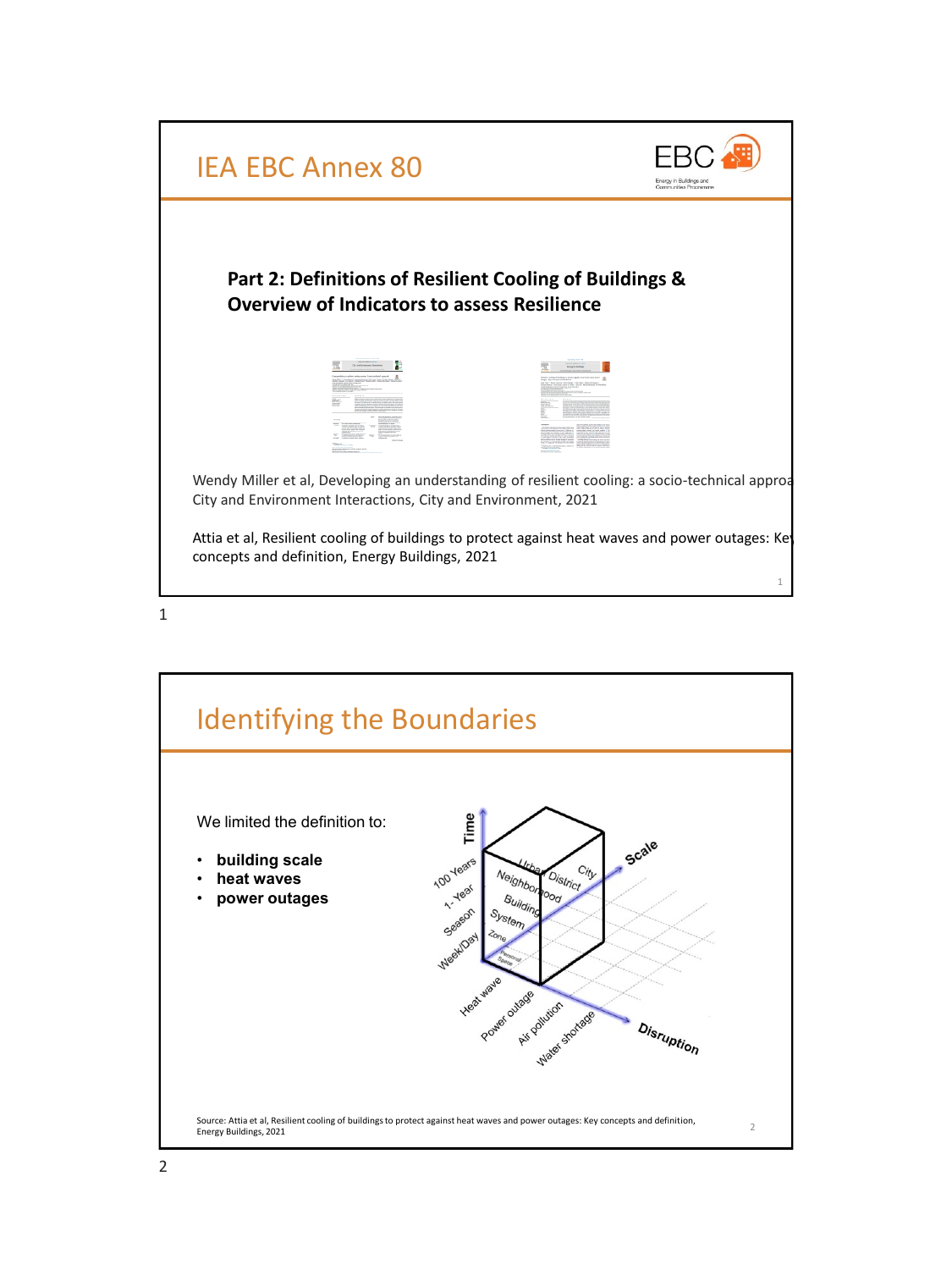

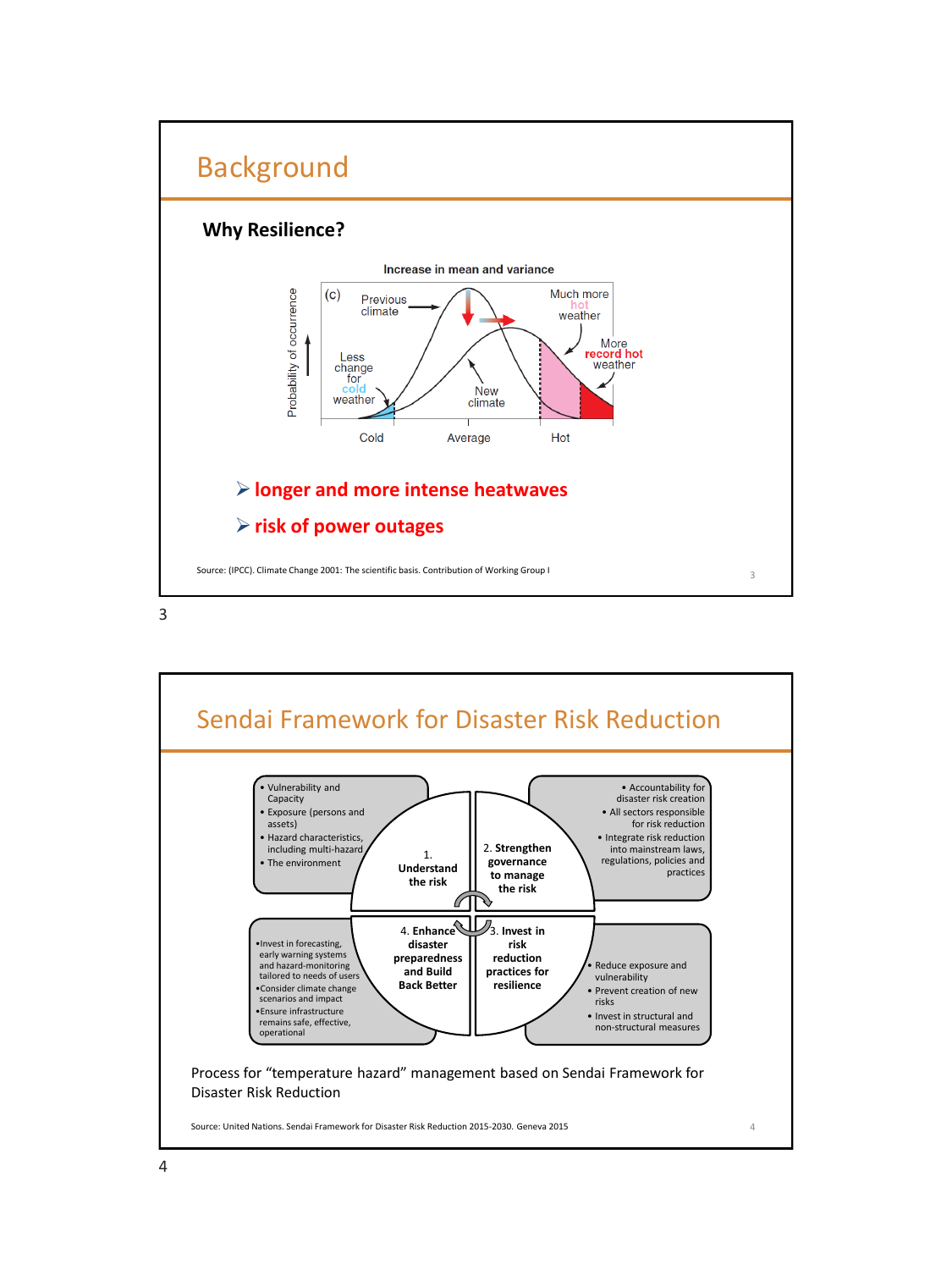

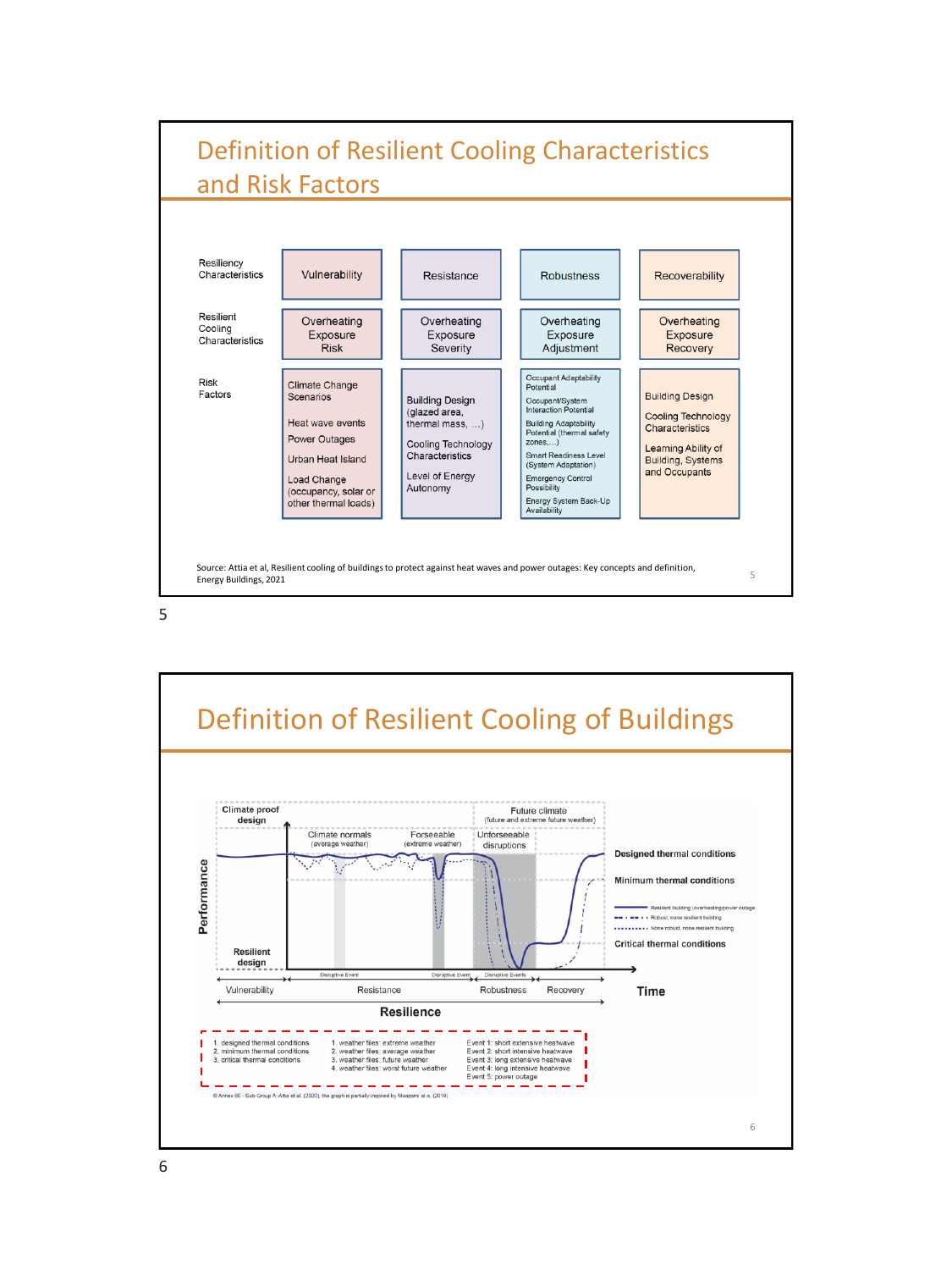

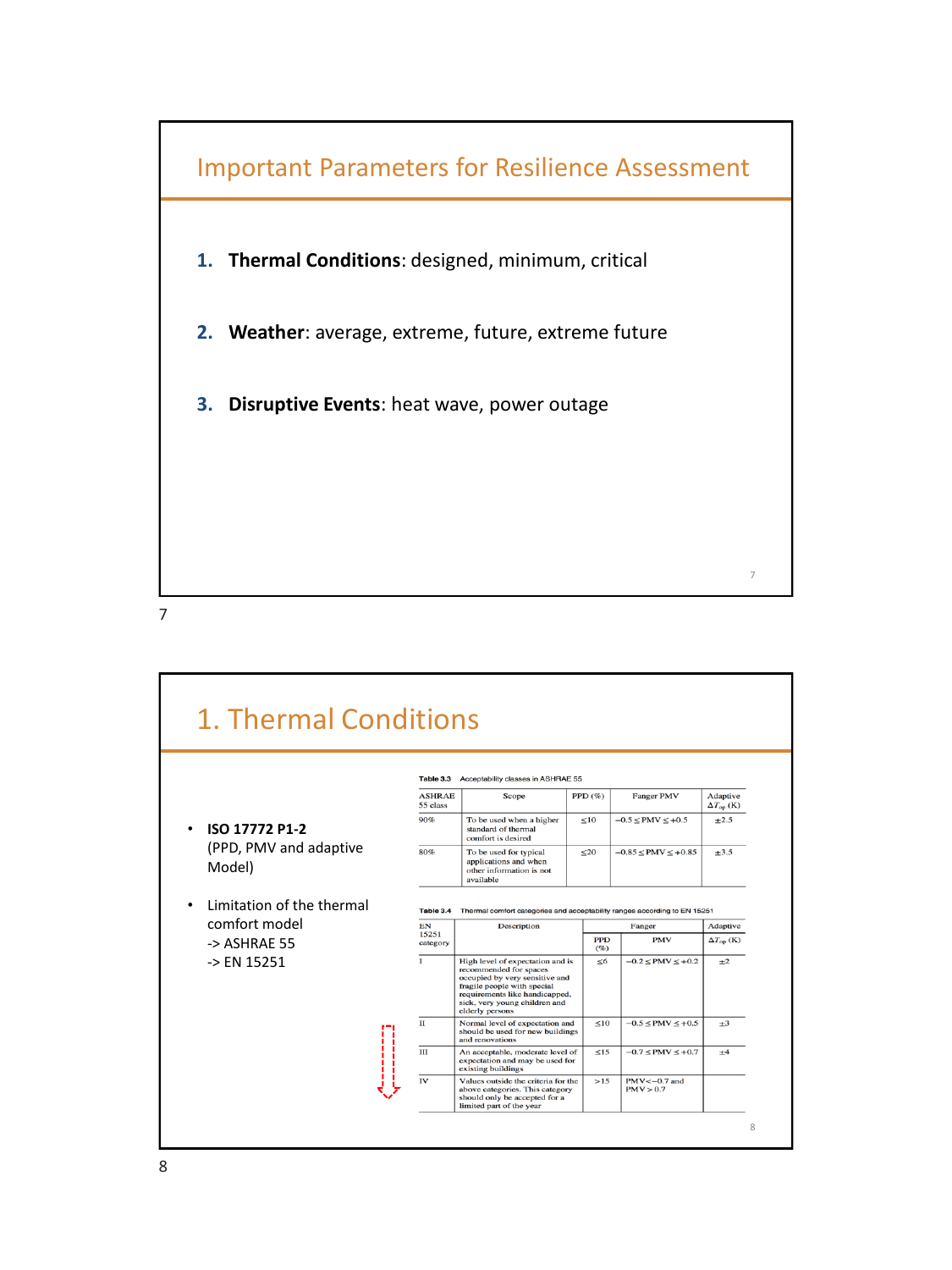

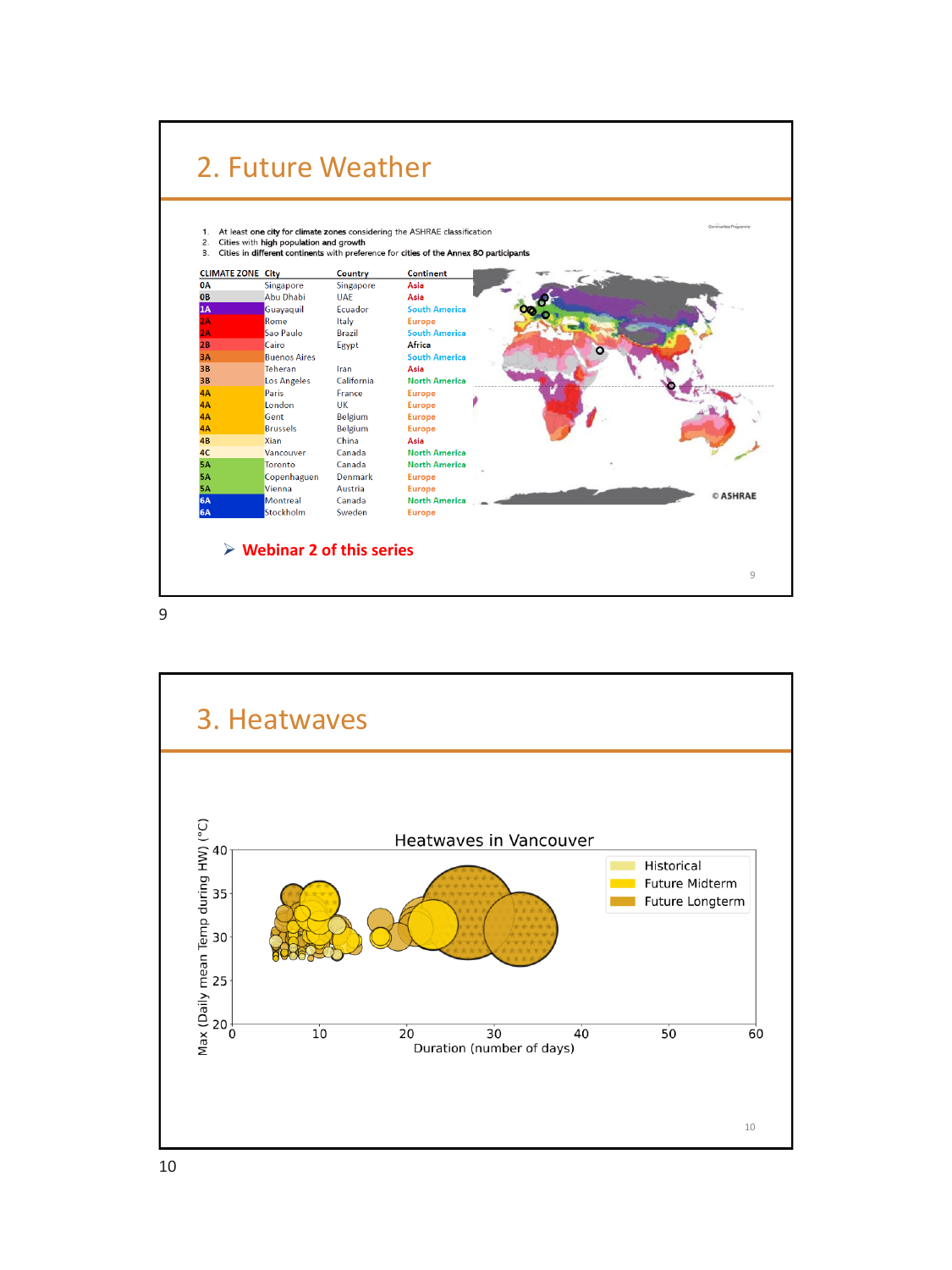

- a. IEQ / Thermal Comfort Metrics
	- comfort, thermal safety, indoor overheating degree …
- b. Energy Metrics
	- energy use, power demand, carbon emissions, …
- c. HVAC and Grid Metrics
	- SEER, SCOP, recovery time…
- d. Specific KPIs, relevant to specific cooling technologies